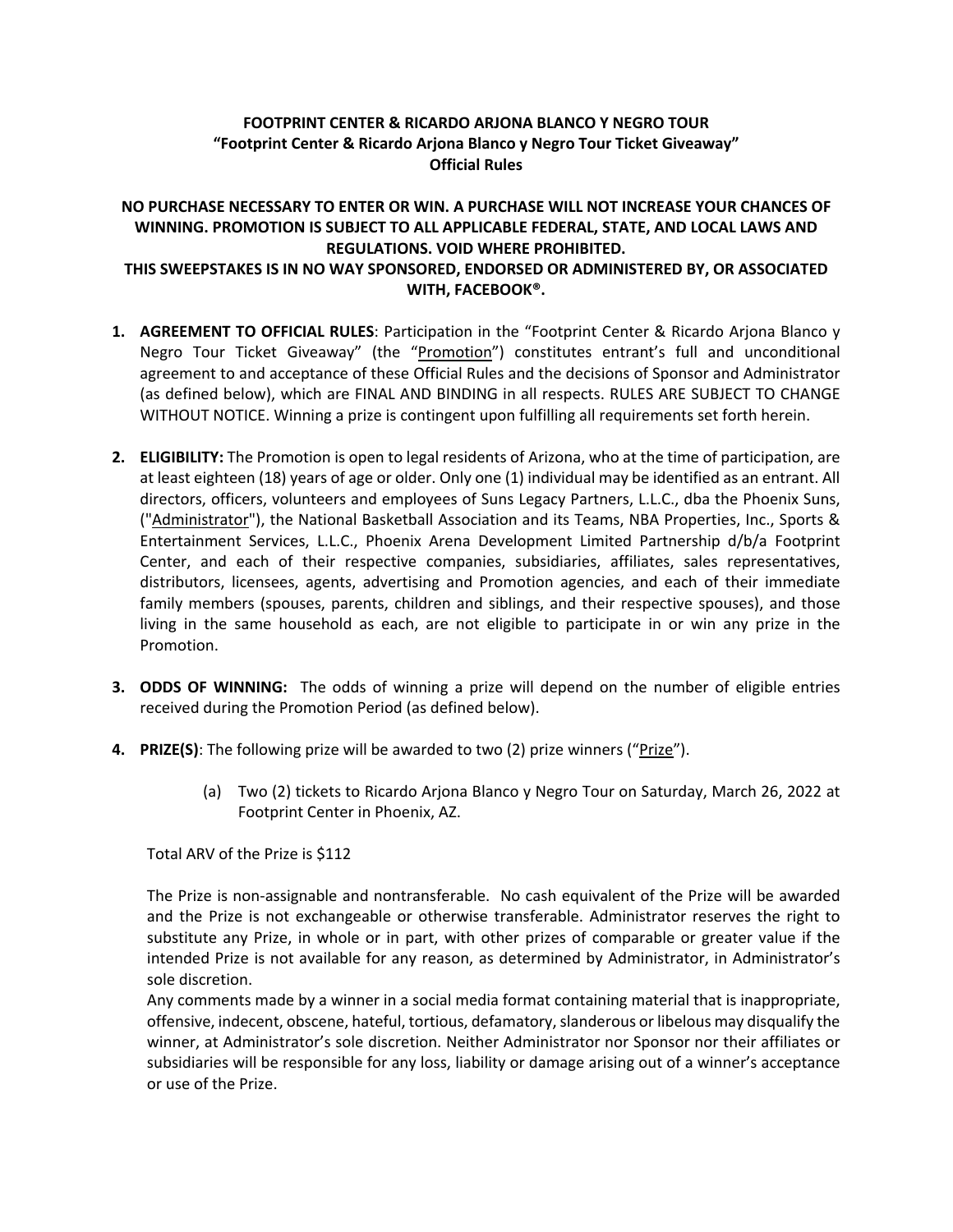- **5. PROMOTION PERIOD:** The Promotion will begin on March 24, 2022 at 1:00 PM MST and end on Friday, March 26 at 10:00 AM MST ("Promotion Period"). The Administrator's computer system shall be the official timekeeper.
- **6. HOW TO ENTER:** To enter the Promotion, during the Promotion Period, entrant must complete all non-optional data requested on the Facebook® entry form. Incomplete and duplicate entries will be void. Limit one (1) entry per person. All entries become the property of the Administrator and will not be acknowledged or returned. All information submitted by entrants is subject to the Sponsor's and, the Administrator's privacy policies accessible at and http://www.nba.com/news/privacy\_policy.html#/.
- **7. WINNER(S) SELECTION:** Administrator will conduct two (2) random drawings on or about Friday, March 26, 2022 at 10:00 AM local Phoenix time, from all the eligible entrants received during the Promotion Period. All potential winners are subject to eligibility verification by Administrator. An entrant is not a winner of any Prize, even if notified of being a winner, unless and until the entrant's eligibility has been verified.
- **8. WINNER(S) VERIFICATION**: Winner will be notified by email and will be required to execute and return an affidavit of eligibility/liability release and, where lawful, a publicity release (collectively, the "Winner's Agreement") within seventy-two (72) hours of date of issuance. Each entrant understands that Administrator or its respective agents may advise the United States Internal Revenue Service ("IRS") of the value of the prize awarded to entrant from entrant's participation in the Promotion the form of an IRS Form W-9, or otherwise. Entrant must currently be a legal resident of the United States to be awarded any prize. Entrant understands that prior to being entitled to receive any prize, and prior to receiving any prize, entrant will first provide Administrator with all of entrant's applicable taxpayer identification information and other required and reasonably requested tax and tax-related documentation (e.g., IRS Form 1099), and that entrant's failure to provide such information to Administrator will result in entrant's automatic ineligibility to receive any prize. In the event: (a) such potential winner declines the prize in writing, (b) the Winner's Agreement or tax-related documents are not returned within the time period stated above, (c) prize or prize notification is returned as undeliverable, (d) the Administrator is unable to contact a potential winner within a reasonable time period, or a potential winner is not otherwise in compliance with these Official Rules, the prize will be forfeited and, at Administrator's sole discretion and time permitting, Sponsor may select an alternate winner from all remaining eligible entries. There will be three (3) alternate drawings for the Prize after which such Prize will remain un-awarded. Prizes will be fulfilled approximately seven (7) calendar days after the drawing. Limit one (1) Prize per person/per authorized account holder/per household. "Authorized Account Holder" is defined as the natural person who is assigned to the e-mail address by an Internet access provider, online service provider, or other organization (e.g., business, educational institution, etc.) which is responsible for assigning e-mail addresses for the domain associated with the submitted e-mail address. In the event of a dispute as to any e-mail entry submitted, e-mail entries submitted will be deemed made by the authorized account holder of the email address submitted at the time of entry. Proof of being the authorized account holder may be required.
- **9. TAXES AND EXPENSES:** Winner is responsible for all applicable taxes (including, but not limited to federal, state, local and/or income) and other fees and expenses associated with the Prize.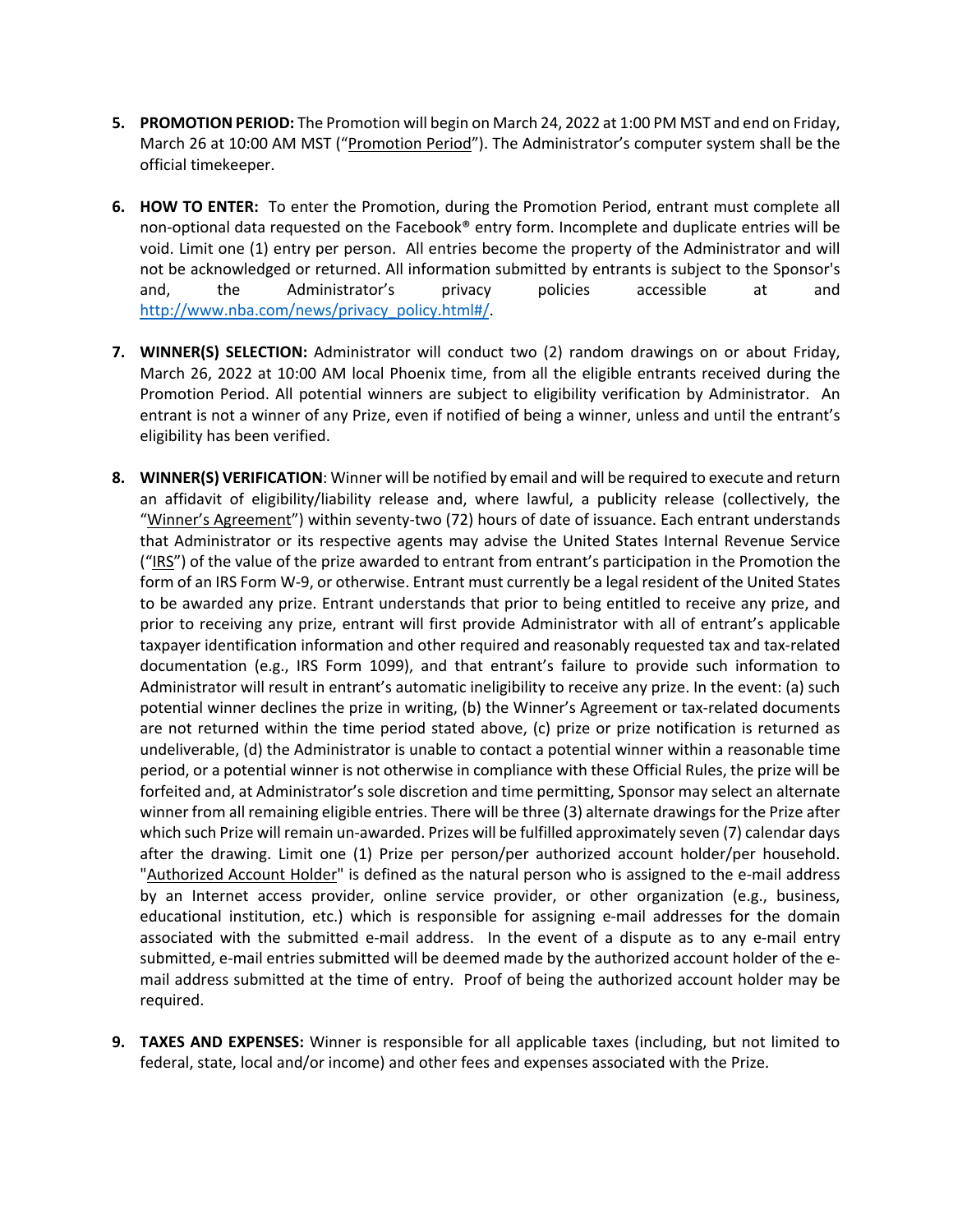- **10. CONDITION/USE RIGHTS:** Except where prohibited by law, by accepting any prize, each entrant and entrant's parent or legal guardian consents to Sponsor, Suns Legacy Partners, L.L.C., National Basketball Association and its Member Teams, NBA Properties, Inc., Phoenix Arena Development Limited Partnership, Sports and Entertainment Services, LLC, and each of their respective parents, subsidiaries, affiliates, directors, owners, members, governors, officers, sponsors, employees and agents right to print, publish, broadcast and use worldwide in any media now known or hereinafter known, the winner's name, address, voice, statement, picture or other likeness, without additional compensation (other than the specific prize described herein), for public relations, advertising and promotional purposes as may be determined by Administrator.
- **11. RELEASE AND LIMITATIONS ON LIABILITY:** As a condition of participating in the Promotion, **entrants agree to release and hold harmless all directors, officers, volunteers and employees of Sponsor, Administrator,** the National Basketball Association and its Teams, NBA Properties, Inc., Sports & Entertainment Services, L.L.C., Suns Legacy Partners, L.L.C., Phoenix Arena Development Limited Partnership, the City of Phoenix **and each of their respective parent companies, subsidiaries, affiliates, sales representatives, distributors, licensees, agents, advertising and Promotion agencies (the "Released Parties") from and against any claim or cause of action arising out of participation in the Promotion, or receipt or use of any prize, including, but not limited to: (a) unauthorized human intervention in the Promotion; (b) technical errors related to computers, servers, providers, or telephone or network lines; (c) printing errors; (d) lost, late, misdirected, incorrect, garbled, or incompletely received entries; (e) errors in the administration of the Promotion or the processing of entries; (f) injury or damage to persons or property which may be caused, directly or indirectly, in whole or in part, from entrant's participation in the Promotion or acceptance, receipt, use, or misuse of any prize, or travel to any Promotion-related events; and (g) any claims based on publicity rights, copyright/trademark infringement, intellectual property rights, defamation, invasion of privacy, or merchandise delivery. ENTRANT FURTHER AGREES TO RELEASE THE RELEASED PARTIES AND THEIR DESIGNEES AND ASSIGNS FROM ANY LIABILITY WHATSOEVER, AND TO WAIVE ANY AND ALL CAUSES OF ACTION, FOR ANY CLAIMS, COSTS, INJURIES, LOSSES AND DAMAGES OF ANY KIND ARISING OUT OF OR IN CONNECTION WITH THE PROMOTION OR ACCEPTANCE, POSSESSION, OR USE OF ANY PRIZE (INCLUDING, WITHOUT LIMITATION, ATTORNEYS' FEES, CLAIMS, COSTS, PERSONAL INJURIES, LOSSES AND DAMAGES RELATED TO PERSONAL INJURIES, DEATH, DAMAGE TO OR DESTRUCTION OF PROPERTY, RIGHTS OF PUBLICITY OR PRIVACY, DEFAMATION OR PORTRAYAL IN A FALSE LIGHT, WHETHER INTENTIONAL OR UNINTENTIONAL), WHETHER UNDER A THEORY OF CONTRACT, TORT (INCLUDING NEGLIGENCE), WARRANTY OR OTHER THEORY. Administrator is not responsible if any prize cannot be awarded due to travel cancellations, delays or interruptions due to acts of God, acts of war, natural disasters, weather or acts of terrorism.**  Failure to enforce any term of these Official Rules shall not constitute a waiver of that provision.
- **12. CANCELLATION/SUSPENSION**: If for any reason the Promotion is impaired in any way for any reason, including, but not limited to, infection by computer virus, bugs, tampering, unauthorized intervention, fraud, action of entrants, technical failures or any other causes which in the opinion of Administrator, corrupt or affect the administration, security, fairness, integrity, or proper conduct of this Promotion, Administrator reserves the right at its sole discretion to cancel, terminate, modify, or suspend the Promotion. If Administrator decides to reconvene the Promotion after a suspension, the determination of the prize winner(s) will be made, from among all eligible, non-suspect entries received as of the date of the suspension, as Administrator determines at its sole discretion.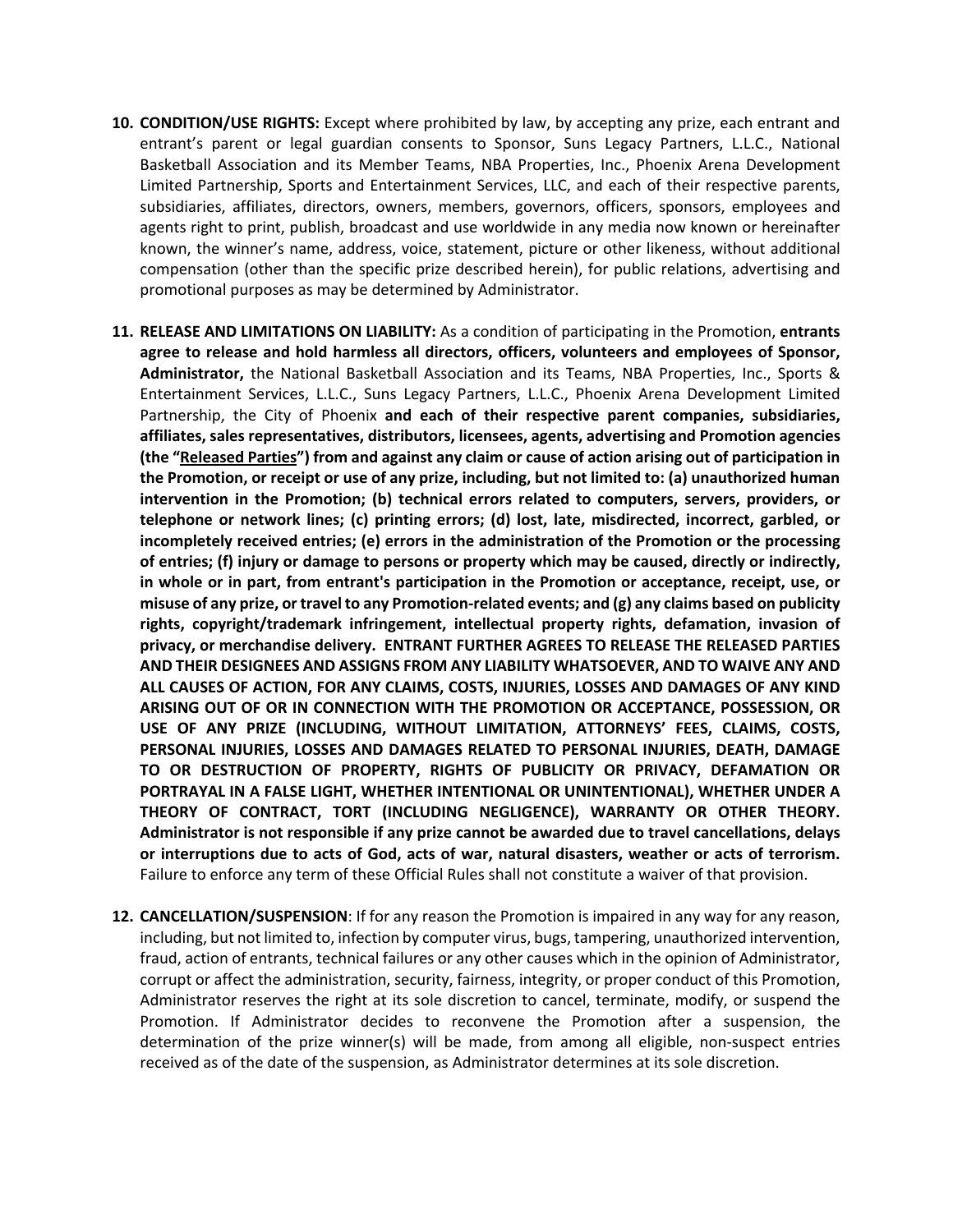- **13. DISQUALIFICATION:** Failure to comply with these Official Rules may result in disqualification. Administrator reserve the exclusive right to disqualify any individual from the Promotion that it finds, in their sole discretion, to be tampering with the entry process, or the operation of the Promotion, to be acting, or be, in violation of the Official Rules; or to be acting in an unreasonable, nonsportsmanlike or disruptive manner, or with intent to annoy, abuse, threaten or harass any other person or interfere in any manner with any aspect or portion of this Promotion. Any use of robotic, automatic, macro, programmed, copied, or like entry methods, shall void all such entries by any such methods, and shall disqualify any entrant using such methods from the current Promotion and any future promotions. CAUTION: Any attempt by an entrant or any other individual to deliberately damage or undermine the legitimate operation of the Promotion may be a violation of state and/or federal criminal and civil laws and, should such an attempt be made, Administrator reserves the right to cooperate in the prosecution of any such individual(s) and to pursue all remedies to the fullest extent permitted by law.
- **14. DISPUTE RESOLUTION AND CHOICE OF LAW:** Except where prohibited, entrants agree that: (a) any and all disputes, claims, and or causes of action arising out of or connected with this Promotion, or any prizes awarded, or the administration of the Promotion, or the determination of the winner(s), shall be resolved individually, without resort to any form of class action lawsuit, and exclusively by arbitration, to take place in Maricopa County, Phoenix, Arizona pursuant to the Rules of the American Arbitration Association, then effective; (b) any and all claims, judgments, and awards shall be limited to actual out-of-pocket costs incurred, including costs associated with entering this Promotion but SHALL NOT include attorneys' fees; and (c) under no circumstances will an entrant be permitted to obtain awards for and entrants hereby waive all rights to claim indirect, punitive, incidental, and consequential damages and any other damages, other than for actual out-of-pocket expenses, and any and all rights to have damages multiplied or otherwise increased. Except where prohibited, all issues and questions concerning the construction, validity, interpretation, and enforceability of these Official Rules, or the rights and obligations of entrants and the Administrator in connection with this Promotion, shall be governed by, and construed in accordance with, the laws of the State of Arizona, excluding Arizona's conflicts of law doctrine.
- **15. WINNERS LIST:** For a list of winners, send a self-addressed, stamped envelope for receipt by March 25, 2022 to: Phoenix Suns, "Footprint Center & Ricardo Arjona Blanco y Negro Tour Ticket Giveaway" c/o Zachary Woolf, 201 E. Jefferson Street, Phoenix, AZ 85004. For a copy of these Official Rules, please visit www.suns.com.
- **16. MISCELLANEOUS:** By entering this contest you agree and acknowledge that you may be contacted in the future by the Sponsor, Suns Legacy Partners, L.L.C., National Basketball Association and its Member Teams, NBA Properties, Inc., Phoenix Arena Development Limited Partnership, Sports and Entertainment Services, LLC, and each of their respective parents, subsidiaries, affiliates, directors, owners, members, governors, officers, sponsors, employees and agents, and your name and any other personal information you have provided will automatically be added to the "In The Post" and "Downtown Live" databases, from which you will receive e-mails containing news and Sweepstake information at the e-mail address which you have provided.
- **17. PRIVACY**. By participating in the Contest, Entrant authorizes Barcel USA, LLC. and Suns Legacy Partners, L.L.C. to collect, use, process, transfer and store all data provided by Entrant, including without limitation, personal data, to the United States, or any location(s) throughout the world that such parties deem necessary, whether within Entrant's country of residence or elsewhere, and with